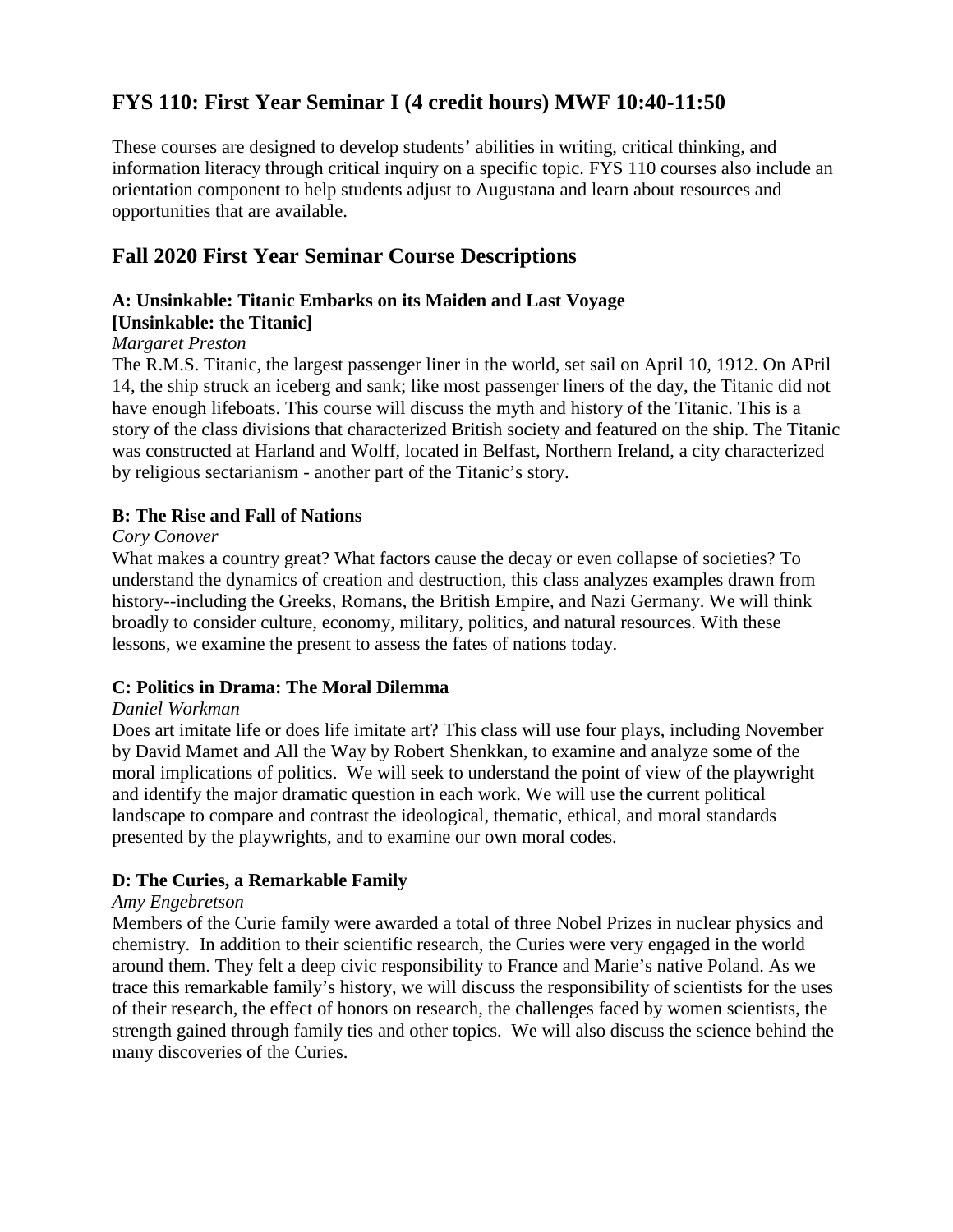# **E: Journeys of Discovery in the New World**

# **[Journeys of Discovery]**

# *Michael Rueter*

We examine how experiencing cultural difference can alter one's sense of self as well as one's relationship with the world and the Other. We focus on two narratives of journeys into the Americas: a 16th-century Spanish explorer's tale and a 20th-century novel. Our consideration of these narratives examines how such journeys result in clashing world-views and a reimagining of the self. We explore such questions as: How can we best demonstrate awareness and respect to the Other? How do we proceed once our own vulnerabilities are exposed? What is the value of our journeys' lessons upon returning to our place of origin?

# **F: Robot Love and Mythology in Film**

## *Rocki Wentzel*

The myth of Pygmalion tells of a sculptor who creates a beautiful and lifelike statue with which he falls in love. The goddess of love, Aphrodite, eventually brings the statue to life. The Pygmalion myth and its themes frequently emerge in films about humans and their often complicated relationships with technological beings, such as robots and AIs. In this course, we will examine the ways in which the story of Pygmalion and related myths, such as those of Narcissus, Pandora, and Daedalus, illuminate questions about creativity, technology, and love. Films we will study include *Blade Runner 2049*, *Ex Machina*, and *Her*.

# **G: Rhetoric and Social Fabric**

### *John Bart*

Humans gather to celebrate, mourn, and reflect on social action. In each of these instances, audiences have a felt need to hear from leaders. These addresses are grounded in a community's values. We will examine commencement speeches, eulogies, and Presidential speeches during national crises. We will study rhetoric, critique it, and produce it. As you begin your educational journey, we will think about that journey's purpose.

## **H: Relentless Forward Progress**

## *Emily Wanless*

Increasingly, people are pushing the boundaries of what they think is possible, testing themselves in a sport that demands an incredible amount of physical and mental grit. As such, the world of ultramarathoning is exploding, with new races created and distances achieved every weekend. An ultramarathon is any race longer than the marathon's 26 miles and 385 yards but typically range from 50 kilometers to 100 miles. This course will explore a number of facets of ultrarunning, from the history and evolution of the sport to the science of training and race strategy, iconic races and athletes, and "the why" behind the whole thing.

# **I: Making Monsters Out of the 'Other': Philosophical Investigations of Inhumanity [Making Monsters Out of the Other]**

#### *Julie Swantstrom*

What does it mean to be not quite human, to be a monster? Philosophers have long discussed the boundaries between humanity and inhumanity. Understanding the strategies used to deem people sub-human is crucial to recognizing and resisting such determinations today. Students follow philosophers' footsteps, tracing shifts in defining monstrosity. Moving from the ancient period to the modern day, students explore the ways in which certain types of people—women, for example—have been described as monstrous; assignments and projects give students the chance to critique and respond to the methods used to determine the monstrous.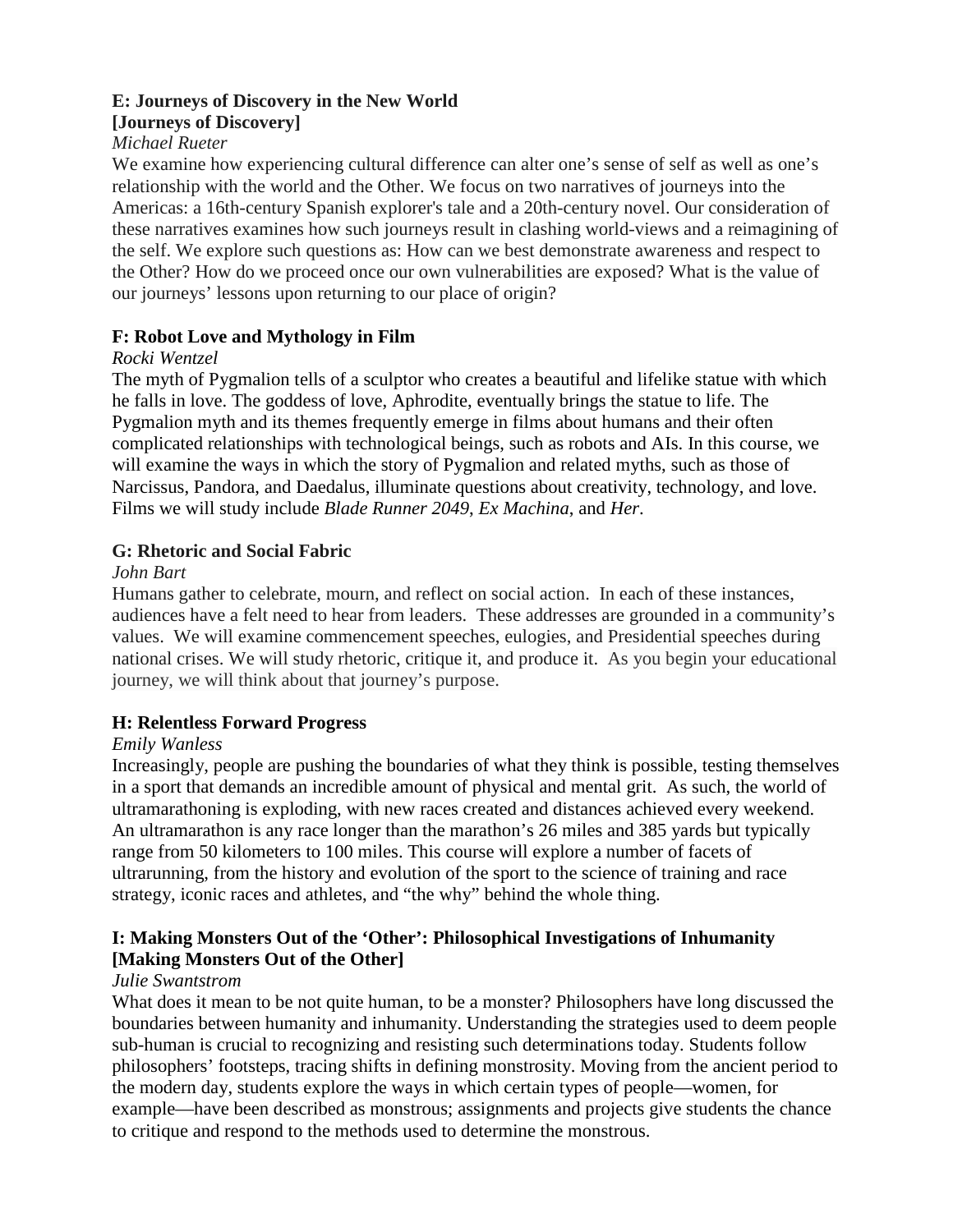### **J: Sherlocked: Reading the Detective**

#### *Darcie Rives-East*

Sherlock Holmes remains one of the most famous characters in literature and popular culture. First created in 1888 by Sir Arthur Conan Doyle, the great detective lives on in film, television, and print, and has inspired countless imitators, from House to CSI. What is the appeal of Sherlock Holmes, and why has he endured for over 100 years? This course will explore this question by returning to the original Doyle stories, The Adventures of Sherlock Holmes. We will see how critical thinking, the focus of FYS 110, is essential to Holmes's allure in print and on screen.

# **K: War and Memory**

### *Patrick Hicks*

Is there such a thing as "war literature" or would it be more correct to talk about literature that focuses on warfare? Are these narratives of violence, at their core, really just subversive "antiwar" statements that yearn for peace? In this class, we'll discuss what it means to go to war, what it means to cope with PTSD, and how writing can help with the healing process. What does it mean to be a veteran? What can a nation demand of its citizens? We will read novels and poems from various wars over the last 50 years, and in so doing we will explore the common (in)humanity among all soldiers—friend and foe alike.

# **L: What Does it Mean to be Human?**

### *Stephen Minister*

This course will explore some of the fundamental questions of life with philosophers from Plato to the present day. What does it mean to be human? Why are we here? What matters in life? What's our relationship to others, to society, and to the world? How should we live? We will study a variety of answers to these questions as we think through them deeply for ourselves.

## **M: For Tradition's Sake**

## *Ann Kolbrek*

Our world of progress offers all the modern conveniences one can imagine – from cars that govern themselves to cell phone control of our household appliances. But in this world of innovation, where does tradition fit? Companies like *Ancestry.com* remind us that knowing one's heritage is back in fashion. Following the trend, this course examines diverse traditions (e.g. familial, cultural, educational) and determines tradition's place in a modern world. The works we read will help inform us of our own traditions and invite us to reflect on this peculiar space we occupy between remembering the past and embracing the future.

# **N: The Almighty Dollar: Investigating the Social Meanings of Money [The Almighty Dollar]**

## *Kelcie Vercel*

Why is a cash bonus for a 'job well done' great when it comes from your boss, but offensive when it comes from your romantic partner? Why does finding a dollar on the sidewalk feel good, while getting a dollar tip on a \$50 check feels rotten? How do we come to the consensus that the Mona Lisa has enormous economic value, while my sketch of my dog Podo has only emotional value? In this course, we will examine why money means different things in different contexts and relationships. We will investigate the social processes that shape how we assign value, establish our norms of gift-giving, and set the terms of economic exchange in all areas of social life.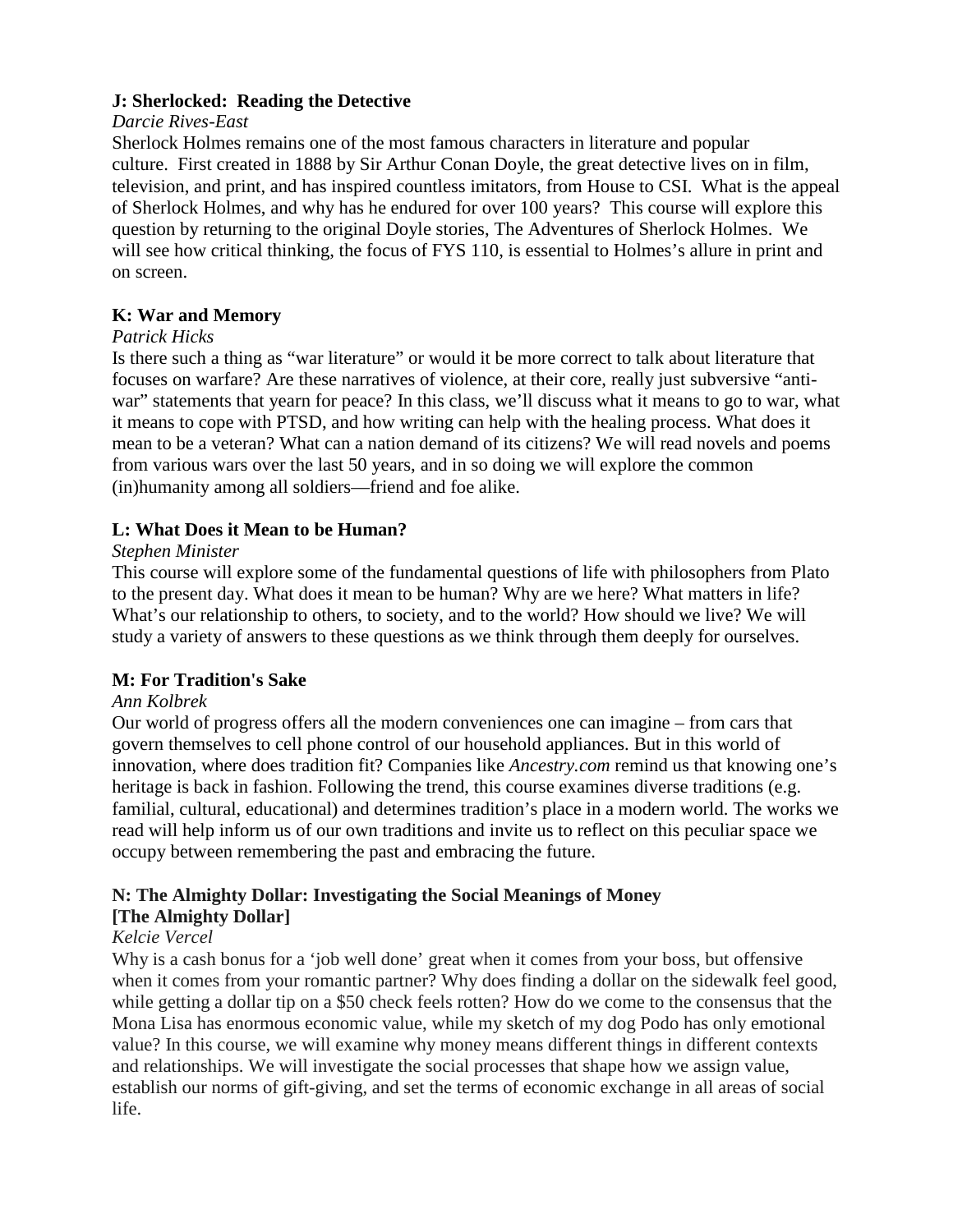### **O: Get Lost: The Art of Wandering**

### *Beth Boyens*

Wandering in the unknown has occupied the minds of explorers, philosophers, artists, and writers for centuries, yet we are often expected to know exactly where we are going and how we will get there. In this course, we will consider connotations and social constructions of wandering, being lost, and purposeful traveling; orientation and disorientation; crossable borders and impenetrable barriers. Examining the writings of those who brave the wilderness, map the unreadable, lose themselves in the unfamiliar, and wander the landscape of the mind, we will ultimately explore what wandering and getting lost has to do with vocation, education, inquiry, and discovery.

## **P: Truth is Out There? Conspiracies**

## *Michael Nitz*

Why do people believe weird things? A significant percentage of Americans do not believe a) that we landed on the moon, b) that terrorists acted alone on  $9/11$ , c) that the Kennedys (both Robert and John) were killed by lone gunmen, d) that the Denver airport is safe or e) that contrails from jets aren't government experiments. This FYS course will utilize the tools of critical thinking, communication and effective writing to analyze these conspiracy theories. We will discuss how conspiratorial thinking works and study conspiracies in a variety of media. At the end of class, the hope is that students will be more literate consumers of conspiracy media.

# **Q: Hacking the Human Genome: past, present, and future of designer babies**

### *Cecelia Miles*

Science is closer than ever to producing genetically modified human beings, GM babies. Cutting-edge biotech discoveries have made this a real possibility. Should they do it? While the technological breakthroughs are brand new, ideas about manipulation of human genetics are not. We will examine the past, present, and future of "designer babies" by reading, discussing, writing, and constructing arguments to challenge each other on this controversial topic. What does the future hold for engineering the "perfect baby"?

## **R: Lost Tribes and Buried Cities**

## *Kristen Carlson*

This course provides an introduction to Archaeology and the deep history of humankind. Providing a world tour through time, we travel from our early origins in Africa through the cognitive development that emerges in the rock art caves of France. The course then travels through the development of agriculture in the Middle East to the emergence of complex societies throughout prehistory. Explore the exciting sites of Egypt, the Southwest of North America, and Stonehenge all while learning about the development of humankind.

## **S: Fecal Matters: A Critical History of our Global Sanitation Crisis**

## *Daniel Gerling*

2.4 billion people worldwide have no access to a toilet; meanwhile, Americans flush more than 2 trillion gallons of drinking water down the toilet annually. Neither of these trends is sustainable, and we are at a moment of significant change. In this course, we critically analyze the social and environmental consequences of the way our culture and others treat excrement. Using essays, field trips, and interviews with engineers, authors, and activists, we examine various cultures at key historical moments when the role of excrement shifted—for example, from a commodity to a waste. We also consider the future of sanitation technologies and cultures.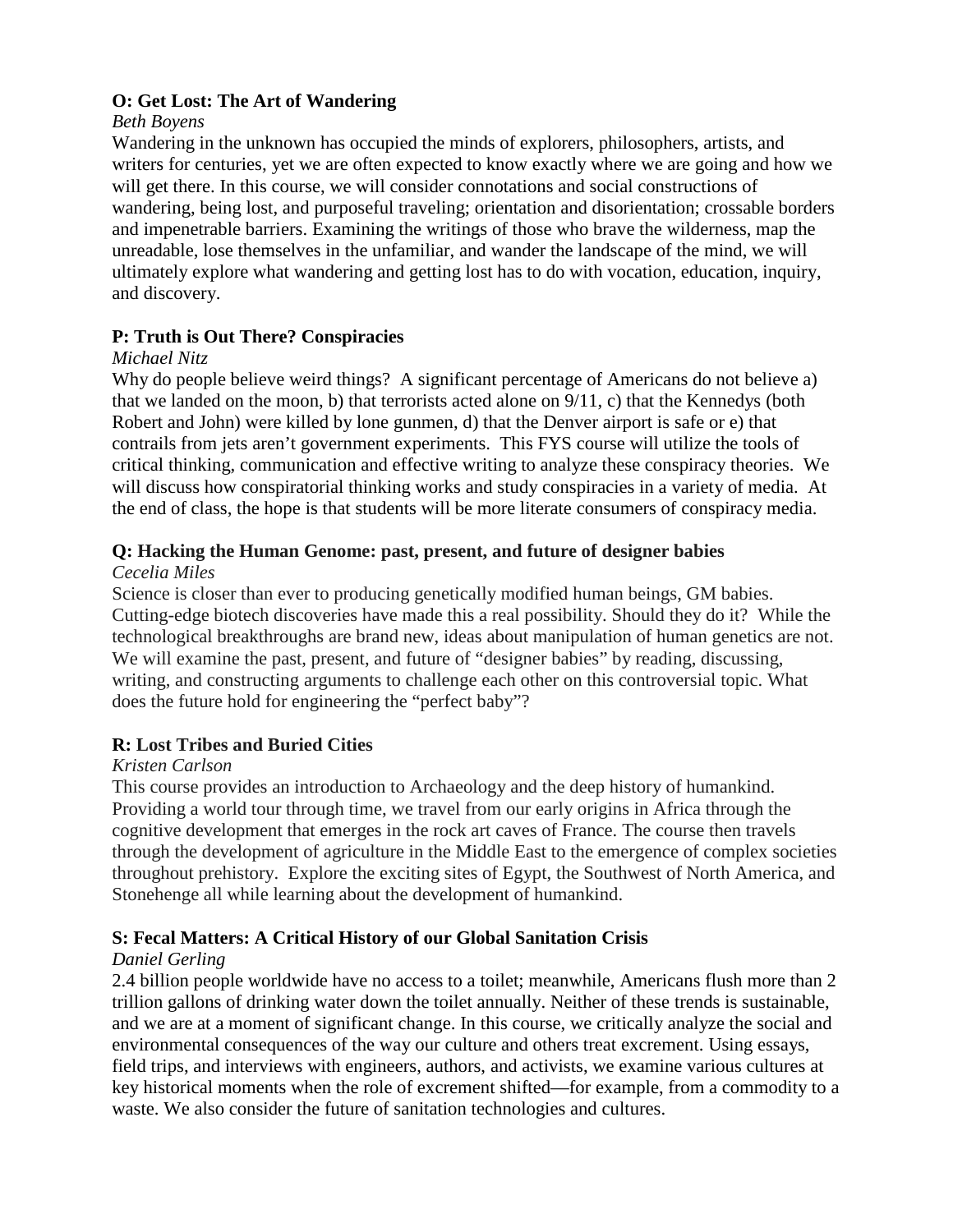### **T: Comedy 1.0: Movies and TV**

#### *Richard Bowman*

Comedy is an integral part of human life. Life is essentially comic, not tragic. Comedy can amuse and entertain but still offend. Laughter can wound as well as heal, condemn as well as commend. Humor can instruct, critique, and transform society. We will view, read, and think about comedy and comedians.

### **U: The Politics of Seeing**

#### *Anna Reich*

In this section of FYS, students will develop their writing skills while considering the way we look at and interpret visuals. As citizens of a digital world, several thousand times a day we assimilate visual imagery at high speed. This course will investigate the complex dynamic between world and image in our visually mediated society. We will think critically about the sociological, historical, and cultural construction of our understanding of images and discuss topics as diverse as the censorship of social media, the emergence of selfies, the portrayal of violence, and the notion of the gaze.

### **V: Tech Threats**

### *Katie McCullough*

Will technology save or destroy us all? Our hopes and fears surrounding technology may reveal broader social concerns of power and control. We'll explore critical contemporary concerns about technology such as privacy and data rights, AI in the workforce, and social media bullying. A look at mistakes in technology design, for instance, reveals broader concerns of social justice. Together through readings, documentaries, and assignments, we will explore and discuss what should be the relationships between humans and machines.

## **W: Prairie Roots: Discovering Heritage**

#### *Monica Lhotzky*

The book *Giants in the Earth* will serve as the cornerstone of an inquiry into the prairie experience of our ancestors and into how that experience informs and influences the Midwestern identity. Students will research family ethnic identity and heritage as well as the geography of self.

## **X: Minding the (Generation) Gap in Literature and Contemporary Culture [Minding the (Generation) Gap]**

### *Jenny White*

Literature abounds in memorable parent-child pairings. Our culture often over-idealizes or simplifies these relationships (think Atticus and Scout Finch), yet there is also a rich history of exposing their darker side (think Victor Frankenstein and his monster). Likewise, examples of complex parent-child and intergenerational relationships feature in everything from Disney films and social media memes to presidential politics and the college admissions scandal. We will examine fiction and non-fiction texts in addition to current events and culture to explore how parent-child depictions illuminate critical questions about ethics, education, class, race, and gender identity.